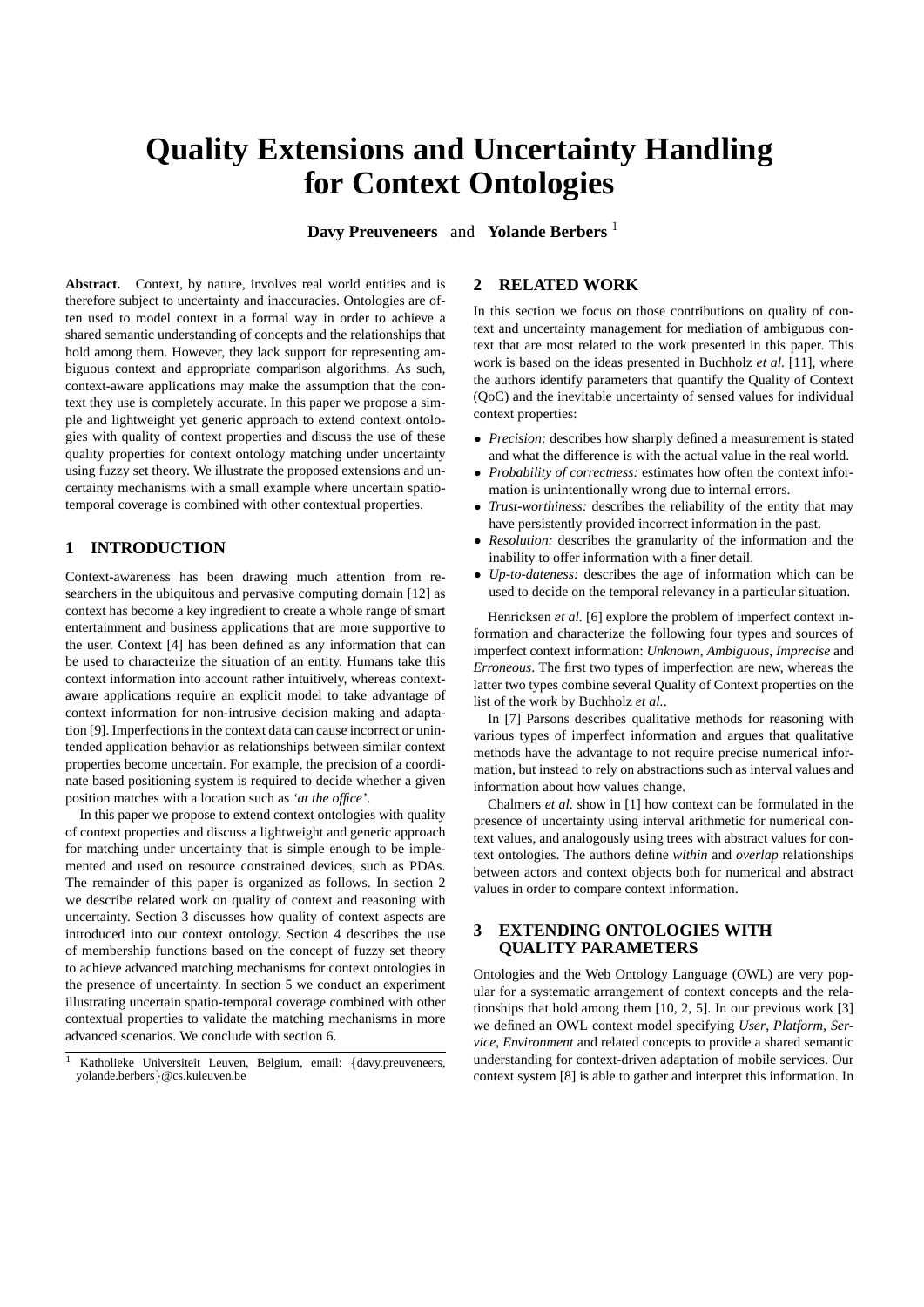

Figure 1. Extending the OWL language with QoC properties

the case of uncertainty in the gathered information, the context-aware system needs context quality parameters in OWL in order to determine a high confidence of correctness of matching context information. We will now show how the Quality of Context (QoC) parameters discussed in [11] are modeled by means of two new property types, *QXObjectProperty* and *QXDatatypeProperty*. Both property types inherit from the *DatatypeProperty* and *ObjectProperty* OWL language constructs, as well as from a self-defined class *QualityExtension* which models the Quality of Context parameters *precision, correctness, trust* and *resolution* as *DatatypeProperties*:

```
<owl:Class rdf:ID="QualityExtension" />
<owl:DatatypeProperty rdf:about="#precision">
  <rdfs:domain rdf:resource="#QualityExtension" />
  <rdfs:range rdf:resource="&xsd;#int" />
</owl:DatatypeProperty>
<owl:DatatypeProperty rdf:about="#correctness">
  <rdfs:domain rdf:resource="#QualityExtension" />
   <rdfs:range rdf:resource="&xsd;#int" />
</owl:DatatypeProperty>
...
<owl:Class rdf:ID="QXDatatypeProperty">
  <rdfs:subClassOf rdf:resource="&owl;#DatatypeProperty" />
  <rdfs:subClassOf rdf:resource="&owl;#QualityExtension" />
</owl:Class>
<owl:Class rdf:ID="QXObjectProperty">
<rdfs:subClassOf rdf:resource="&owl;#ObjectProperty" />
  <rdfs:subClassOf rdf:resource="&owl;#QualityExtension" />
</owl:Class>
```
See Figure 1 for an overview of the property inheritance hierarchy. The QoC parameters of e.g. a sensor that instantiates the temperature concept in our context ontology [3] are modeled as follows:

```
<qx:QXDatatypeProperty rdf:about="#hasTemperature">
  <rdfs:domain rdf:resource="#Sensor" />
  <rdfs:range rdf:resource="&xsd;#int" />
  <qx:precision>95</qx:precision>
  <qx:correctness>100</qx:correctness>
  <qx:resolution>1</qx:resolution>
```
... </qx:**QXDatatypeProperty**>

<owl:**Class** rdf:ID="*Sensor*" />

## **4 MATCHING IN THE PRESENCE OF UNCERTAINTY WITH FUZZY SETS**

In the real world context information can be vague, imprecise, uncertain, ambiguous, inexact, or probabilistic in nature. We therefore



**Figure 2.** Membership function for a single sensed value with given Quality of Context parameters



Figure 3. A fuzzy set C as a averaged sum of single fuzzy sets

need appropriate matching algorithms that take into account the imperfect nature of context when taking appropriate actions. In this section, we will show how we use concepts of fuzzy set theory of Zadeh [13] and define membership functions based on the quality of context parameters defined in the previous section.

#### **4.1 Modeling a fuzzy context concept**

In classical set theory the membership of an element to a set can be clearly described. In fuzzy set theory, an element belongs to a set with a certain possibility of membership. Age is a typical example of a fuzzy concept. There is no single quantitative value or clear boundary defined for the term *young*: age 25 can be young for some, while age 30 can be young for others. However, age 1 is definitely young, while age 100 is is definitely not young.

We can model the membership function for a single sensed value using the Quality of Context parameters in a similar way. Assume a sensed value  $v$  has a precision  $p$ , a probability of correctness  $c$ , a trust-worthiness t and a resolution r, with  $0 \le p, c, t \le 1$ , then we define the following symmetric membership function  $f_V(x)$  with  $x \in X$  for the sensed value v as in Figure 2. Note how the Quality of Context parameters change the crisp sensed value into an interval with a particular symmetric shape of the fuzzy set.

## **4.2 Aggregation and matching of fuzzy concepts**

If a contextual concept  $C$  is defined by set of  $N$  measured values  $v_i$  then we can improve the accuracy of its membership function by using the aggregated membership of this concept  $f_C(x)$  with  $x \in X$ defined as the averaged sum of  $f_{V_i}(x)$ :

$$
f_C(x) = \frac{\sum f_{V_i}(x)}{N} \qquad \text{with} \quad x \in X
$$

For example, our WiFi location sensor uses multiple *Received Signal Strength Indication* (RSSI) values as a distance measurement to known access points and models them as fuzzy sets. An example of